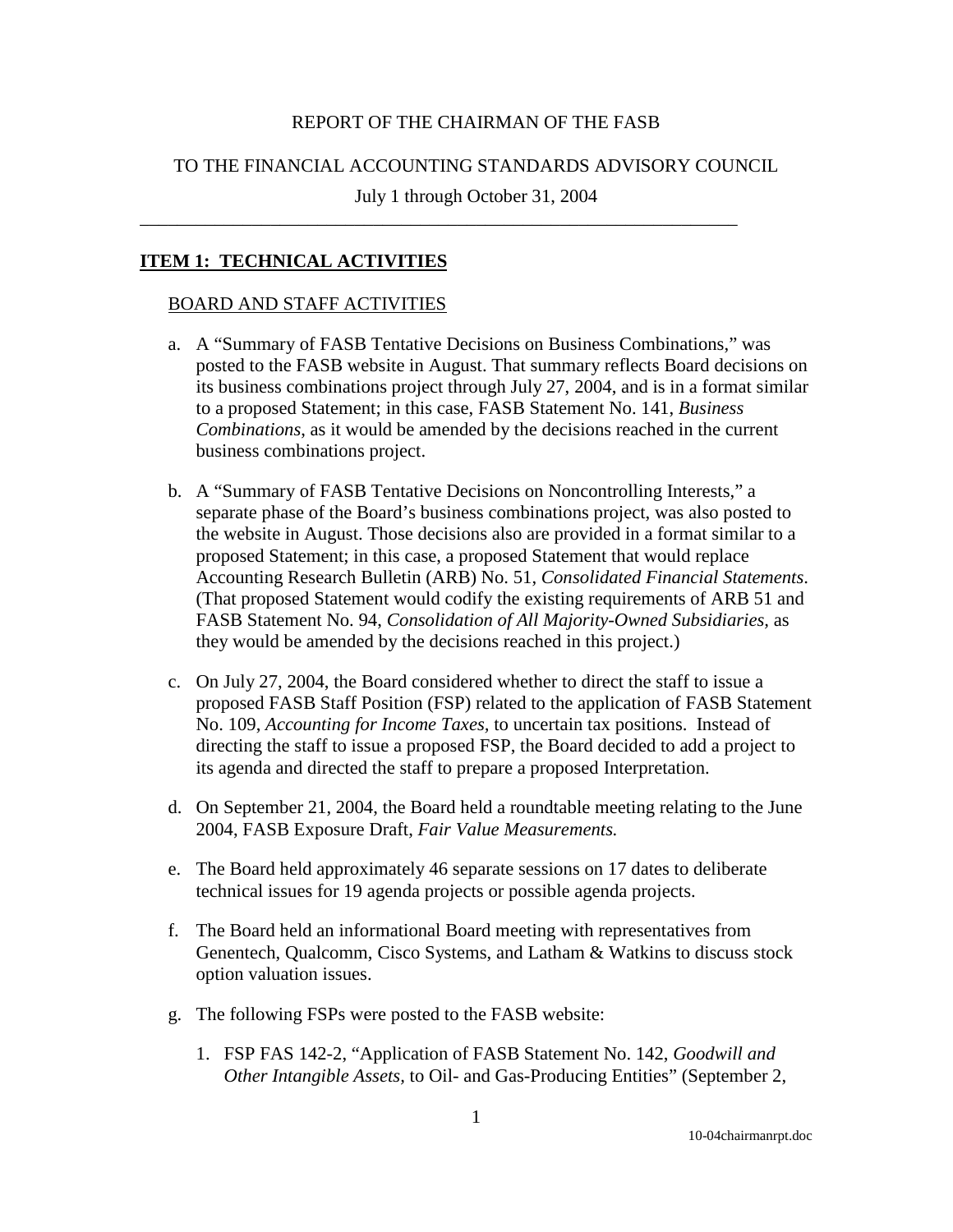2004). The proposed FSP FAS 142-b was posted to the website on July 19, 2004, and comments were requested by August 17, 2004.

- 2. Proposed FSP FAS 140-b, "Application of EITF Issue No. 85-24, 'Distribution Fees by Distributors of Mutual Funds That Do Not Have a Front-End Sales Charge,' When Future Distribution Fees Are Sold to Unrelated Third Parties" (August 3, 2004). Comments were requested by September 2, 2004.
- 3. Proposed FSP FAS 142-c, "Application of FASB Statement No. 142, *Goodwill and Other Intangible Assets,* to Exchange Memberships" (July 21, 2004). Comments were requested by August 20, 2004. On September 8, the Board decided it disagreed with the guidance in the proposed FSP and directed the staff to not post FSP FAS 142-c to the website as final.
- 4. Proposed FSP EITF Issue 03-1-a, "Implementation Guidance for the Application of Paragraph 16 of EITF Issue No. 03-1, *'*The Meaning of Other-Than-Temporary Impairment and Its Application to Certain Investments'" (September 15, 2004). Comments were requested by October 29, 2004.
- **5.** [FSP EITF 03-1-1—](http://www.fasb.org/fasb_staff_positions/fsp_eitf03-1-1.pdf)Effective Date of Paragraphs 10–20 of EITF Issue No. 03- 1, "The Meaning of Other-Than-Temporary Impairment and Its Application to Certain Investments" (September 30, 2004). The proposed FSP EITF Issue 03-1-b was posted to the website on September 15, 2004, and comments were requested by September 29, 2004.
- h. All Board members participated in the September meeting of the Emerging Issues Task Force (EITF).
- i. At the October 13, 2004 Board meeting, the Board ratified the consensuses reached at the September 29-30, 2004 EITF meeting on EITF Issues 04-1, 04-8, and 04-10.
- j. At the October 13, 2004 Board meeting, the staff indicated that it would be bringing EITF Issues 03-9, 04-9, and 04-E, which the Task Force removed from its agenda, to the Board at a future Board meeting.
- k. On October 15, 2004, the Board met with representatives of several insurance industry representational organizations (the FASB Insurance Industry Forum). One of the issues discussed was EITF Issue 03-1.
- l. The Board met in a public meeting with representatives of the following organizations and discussed matters of mutual interest:
	- 1. Edison Electric Institute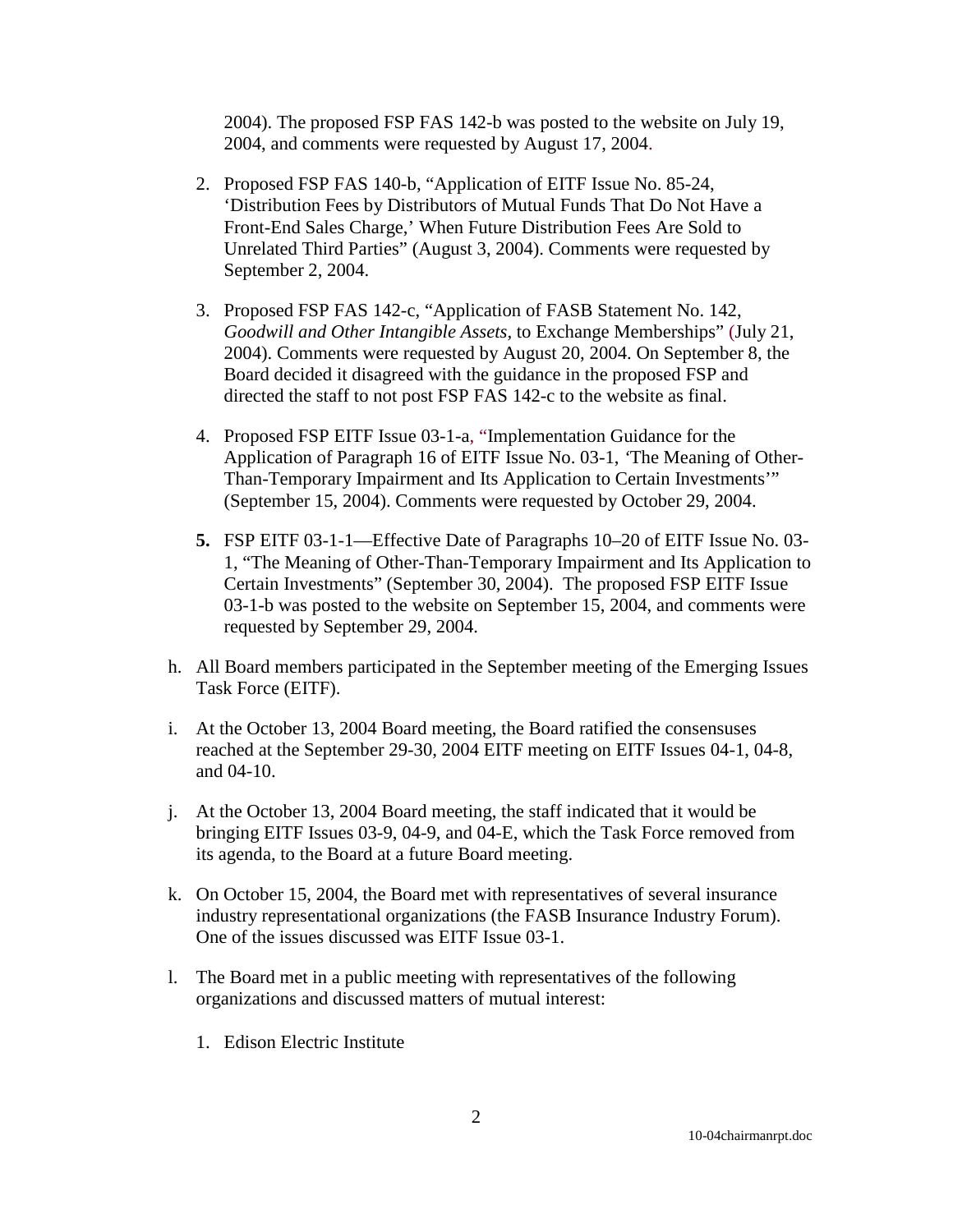- 2. Financial Institutions Accounting Committee of the Financial Managers Society
- 3. The New York Society of Security Analysts
- 4. American Gas Association
- 5. AICPA Private Companies Practice Section Technical Issues Committee.
- m. Board members and staff participated in one or more of eight field visits to consider costs and benefits of certain decisions reached in the projects on business combinations and accounting for noncontrolling interests.
- n. Board members and staff participated in closed meetings with GE and Citigroup (each attended by 2 FASB Board members and 1 IASB Board member, as well as various FASB/IASB staff members) to discuss the measurement of deferred taxes on unremitted earnings of foreign subsidiaries (an issue in the short-term tax convergence project).
- o. Two Board members and the MP&T director met with representatives of Morgan Stanley to discuss stock options.
- p. Three Board members and staff met with representatives of Morgan Stanley to discuss Modelware, a propriety system that will be used by analysts to assist them in performing meaningful comparative analysis of financial information. The Board and staff discussed how this system may be useful in understanding how analysts use financial information, which may be helpful to the FASB/IASB's financial performance reporting project.
- q. Three Board members and staff met with the FEI Committee on Corporate Reporting FASB liaison group to discuss current developments on several of the projects on the Board's agenda.
- r. One Board member participated in a quarterly meeting of the FEI's Committee on Corporate Reporting.
- s. One Board member participated in a quarterly meeting of the Technical Issues Committee of the AICPA Private Companies Practice Section.
- t. One Board member participated in a quarterly meeting of the PCAOB's Standing Advisory Group.
- u. One Board member, the TA&I director, and staff met with representatives from investment companies to discuss a proposed FSP on the application of Statement 140 to sales of distributor fees.
- v. Three Board members, the TA&I director, and several staff members met with representatives of the International Swaps and Derivatives Association (ISDA) to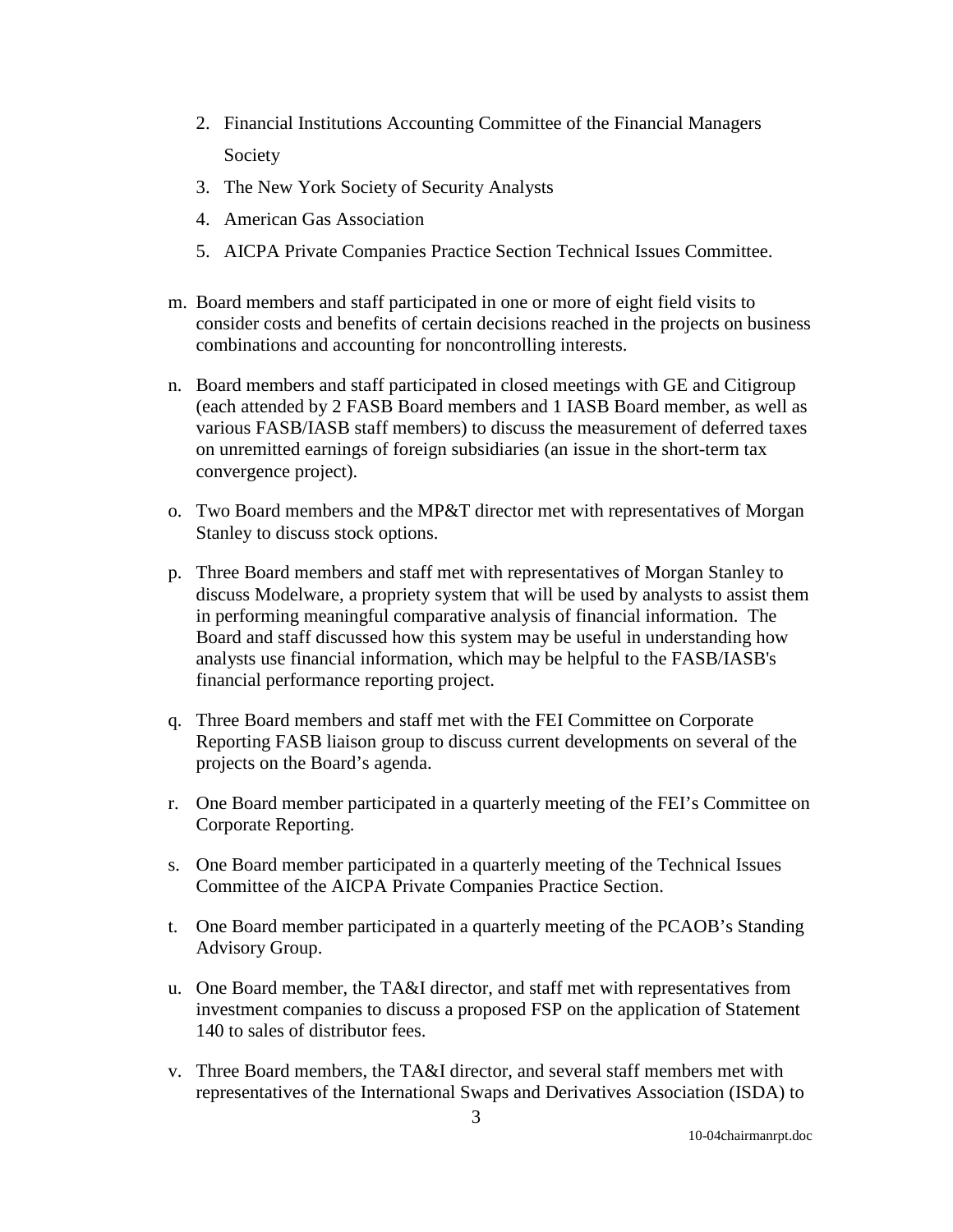discuss the beneficial interests project with particular focus on evaluating cash flows for the purposes of identifying and bifurcating embedded derivatives.

- w. The chairman and a staff member met with representatives of the AICPA's Enhanced Business Reporting Consortium (EBR) to discuss ways in which the FASB can assist EBR in targeting members for the consortium. They also discussed how the FASB's current projects on reporting financial performance and codification dovetail with EBR's simplification project. It was determined that the FASB would continue to supply an observer for the simplification project.
- x. A staff member met with the AICPA EBR Simplification Director to discuss the details of what the project would entail as well as to gather feedback from the FASB regarding the scope and direction of the project. The first meeting of the Simplification Group will be held on November 10, 2004, in NYC.
- y. A staff member attended the quarterly meeting of the AITF to discuss fair value measurement, business combinations, and employee stock options issues. Observers from the SEC and PCAOB were also present.
- z. The chairman, one Board member, and staff met with representatives from the Center for Excellence in Accounting and Security Analysis (CEASA) to discuss their proposed approach in accounting for claims whose payoffs depend on the performance of a entity's stock price, for example, warrants, convertible bonds, and compensation options.
- aa. The chairman, one Board member, the director of MP&T, and several FASB staff members met with representatives of the National Venture Capital Association to discuss the accounting for share-based payment arrangements by nonpublic companies.
- bb. The chairman, two Board members, six IASB members, and a staff member met with some ACLI member company executives and ACLI staff to discuss financial reporting and standard-setting issues concerning the life insurance industry.
- cc. The TA&I director and various staff attended three AcSEC meetings.
- dd. The TA&I director and various staff participated in closed meetings of EITF working groups.

## INTERNATIONAL ACTIVITIES

- a. The chairman and PD&S director met with representatives of the Chinese Ministry of Finance to discuss matters of mutual interest.
- b. A Board member and the MP&T director attended the National Standards Setters meeting in London.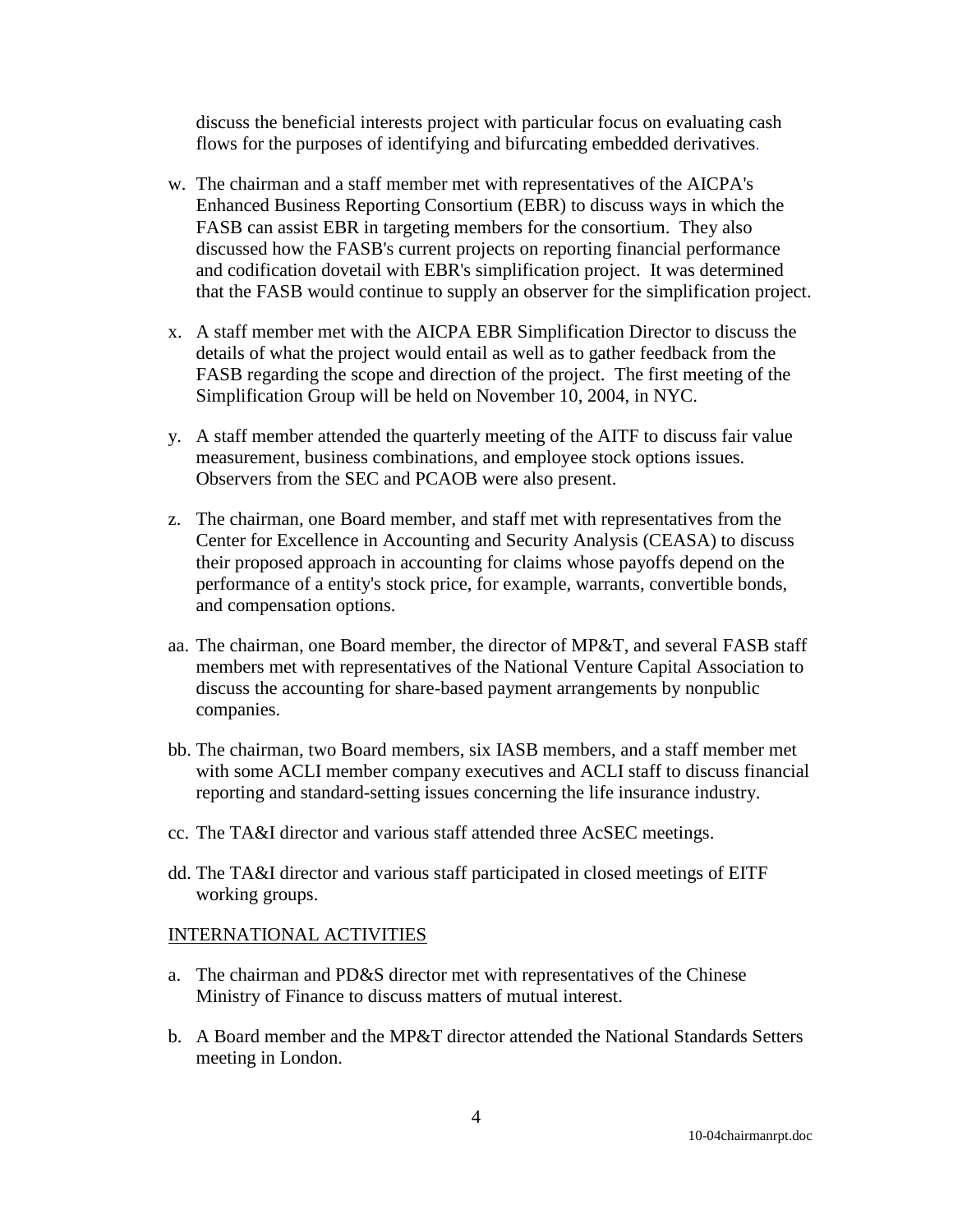- c. The chairman, a Board member, and the MP&T director met with the two IASB Board members and SEC staff members to discuss issues relating to international convergence.
- d. One Board member, the MP&T director, and the PD&S director met with a professor from Columbia University to discuss international convergence.
- e. The Board, senior staff, FASB staff monitoring IASB projects, and the IASB liaison Board member met after each IASB meeting to discuss IASB agenda and research projects with a focus on recent decisions by the IASB and areas of potential divergence.
- f. The Board and staff continue to work closely with the IASB and staff on their joint projects on purchase method procedures, revenue recognition, performance reporting, and short-term convergence. For joint projects, the FASB staff generally participates in IASB meetings by video conference or telephone. The IASB staff participates in FASB meetings by phone.
- g. A staff member attended an IASB Insurance Working Group meeting in London. The subject of the meeting was the IASB's Insurance Contracts, Phase II Project.
- h. A staff member attended the IASB Financial Instruments Working Group meeting in London. The purpose of this meeting was to help the IASB analyze accounting issues relating to financial instruments.
- i. The chairman met with the European Commission Director and two associates to discuss international convergence of accounting standards.
- j. The IASB and FASB held a joint meeting in Norwalk and decided to add to their technical agendas a joint project to develop a common conceptual framework that will be based on and build on their existing frameworks. The Boards also discussed their short-term convergence (income taxes) project, their revenue recognition project, and administrative procedures between the two Boards. Representatives of the CFA Institute discussed their draft paper, "A Comprehensive Business Reporting Model," at that joint meeting. The Boards also met in a joint administrative session to discuss ways in which to improve the management of joint projects.
- k. Various members of the FASB and IASB staff met informally to discuss the similarities and difference in the due process procedures of the two Boards.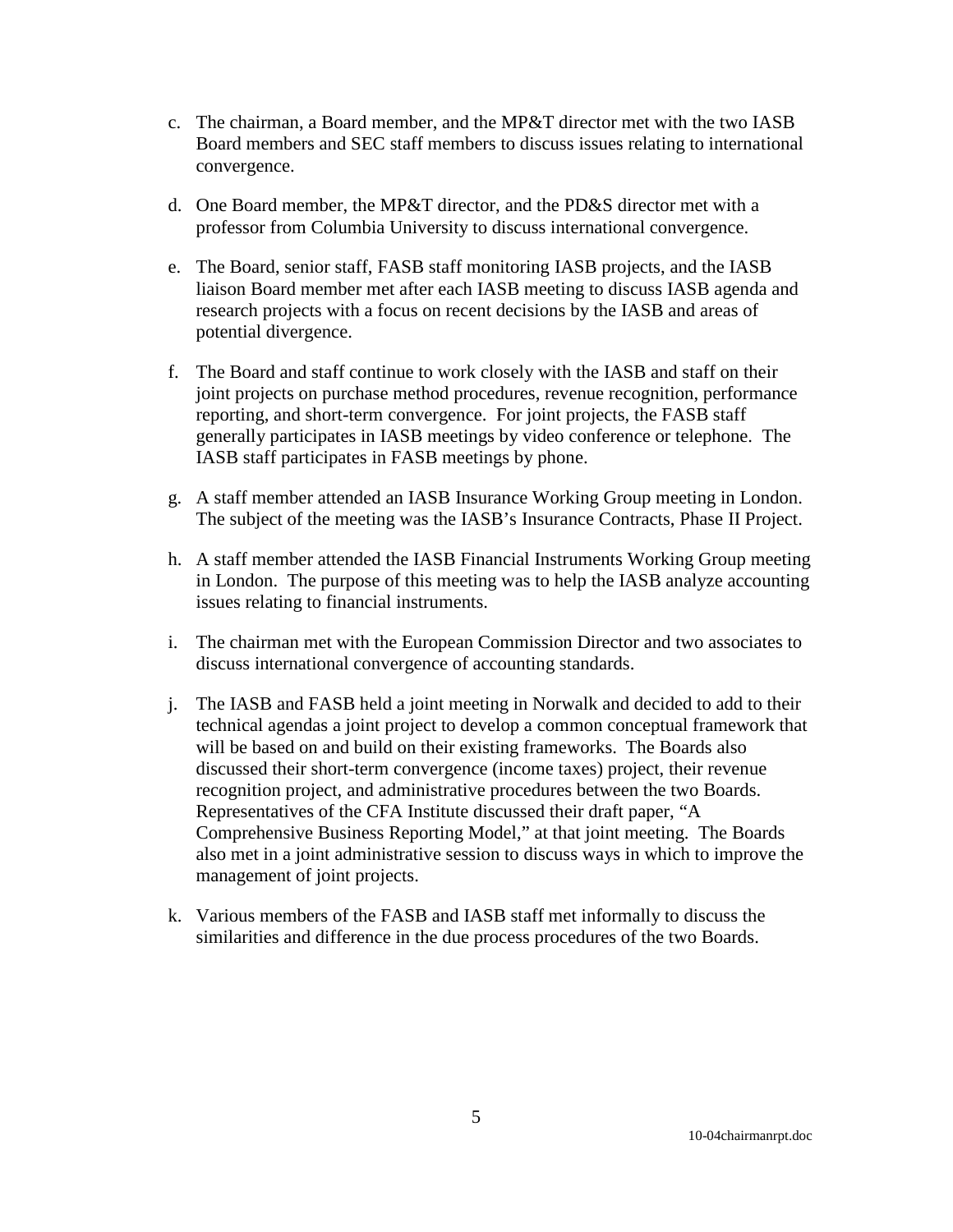### OTHER ACTIVITIES

- a. The following professional development sessions were presented to the Board and staff:
	- 1. Wayne Borkowski, Borkowski & Associates, Inc., discussed the impact of FASB standards on preparers, auditors, and users of financial statements.
	- 2. Jeremy Bulow, Stanford University, and Richard A. Stepp, Professor of Economics, GSB Trust Faculty Fellow 2003–2004, discussed valuing employee stock options.
	- 3. Jim Leisenring, IASB Board member, provided an IASB update.
	- 4. Buddy Piszel, Senior Vice President and Controller, Prudential; Eric Berg, Lehman Brothers; and Brian Meredith, Bank of America, gave the Board and staff an analyst's perspective on financial statements issued by insurance companies.
	- 5. Cheri Mazza, Associate Professor, Fordham University, and Jim Hunton, Trustee Professor of Accounting, Bentley College, discussed their Working Paper, "Financial Reporting Transparency and Earnings Management."
	- 6. Linda MacDonald, Project Manager; Lisa Munro, Practice Fellow; Stefanie Tamulis, Assistant Project Manager; Amie Thuener, Practice Fellow; Danielle Zeyher, Project Manager; Brooke Richards, Assistant Project Manager, Jenni Sullivan; Project Manager; Jeff Johnson, Project Manager; Pat Donoghue, Project Manager; Eric Smith, Practice Fellow; Paul Laurenzano, Practice Fellow; Bob Wilkins, Senior Project Manager; Randall Sogoloff, Practice Fellow; and Gerard O'Callaghan, Practice Fellow, updated the staff on the following current FASB projects: revenue recognition, business combinations, fair value measurements, performance reporting, liability and equity, short-term convergence, Statement 140 related projects, equity-based compensation, Statement 143 Interpretation, and Statement 87 Interpretation/Amendment of Statement 35.
	- 7. Kevin McBride, Randall Sogoloff, Christopher Larson, Lisa Munro, Gerard O'Callaghan, Paul Laurenzano, and Landon Westerlund, FASB Fellows, gave an update on various EITF issues.
	- 8. Jennifer Moriarty, FASB Practice Fellow, Campbell Pryde, KPMG, Jeff Naumann, AICPA; and Louis Matherne, AICPA; also attending but not instructing: Mike Willis, PwC; Paul Penler, E&Y; and Yosef Newman, D&T; gave a presentation on Taxonomy Development Activities Relating to XBRL.
	- 9. Paul Pacter, Director of Standards for SMEs, IASB; Director, Global IFRS Office, Deloitte Touche Tohmatsu, Hong Kong, gave a presentation on the Need for Global Accounting Standards and the IASB Preliminary Views Document on Accounting Standards for Small and Medium-Sized Entities (SMEs).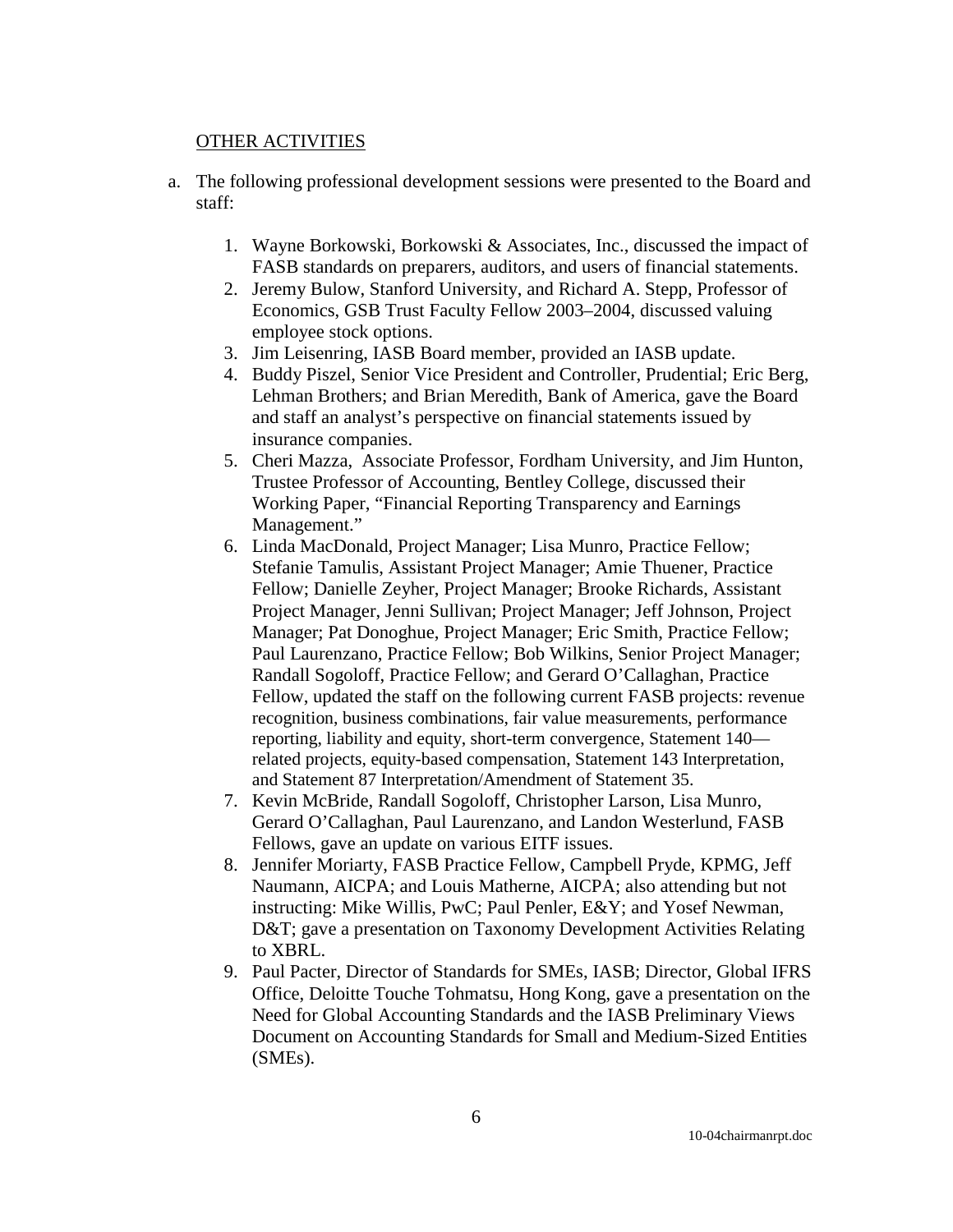- b. A staff member attended a two-day training seminar on income taxes.
- c. A staff member participated in an XBRL International Domain Working Group meeting in London.
- d. A staff member and the PD&S director attended an XBRL meeting in New York on US GAAP taxonomy development.

# **ITEM 2: ADMINISTRATIVE AND STRATEGIC ACTIVITIES**

- a. The Board, the TA&I director, and a staff member attended an FAF Finance Committee meeting.
- b. The Board and the TA&I director attended an FAF Trustees meeting.
- c. Various Board members, staff directors, and certain project teams met to discuss the project plans for six agenda projects.
- d. The Board and staff directors met to discuss the Board's technical agenda and its priorities for October 2004 through March 2005.
- e. The chairman, one Board member, and the TA&I director met with Barry Melancon and other representatives of the AICPA to discuss our codification project and the implications of it in terms of using AICPA literature as well as our general operating procedures in working with the AICPA.
- f. One Board member, two staff directors, and two staff members met with consultants to discuss possible changes to the style/format of FASB pronouncements.
- g. Various staff participated in a series of training sessions for new staff members.
- h. A staff member attended a two-day training session on Microsoft Project 2002. We held informal training sessions with various staff on the Enterprise features of MS Project 2002.

# **ITEM 3: WASHINGTON ACTIVITIES**

- a. The chairman, a Board member, and a staff member met with several Members of Congress and staff to discuss current FASB activities.
- b. The chairman, a Board member, the TA&I director, the MP&T director, and a staff member met with the SEC staff to discuss current FASB activities.
- c. The chairman, one Board member, and the TA&I director met with the SEC staff and bank regulators on EITF Issue 03-01.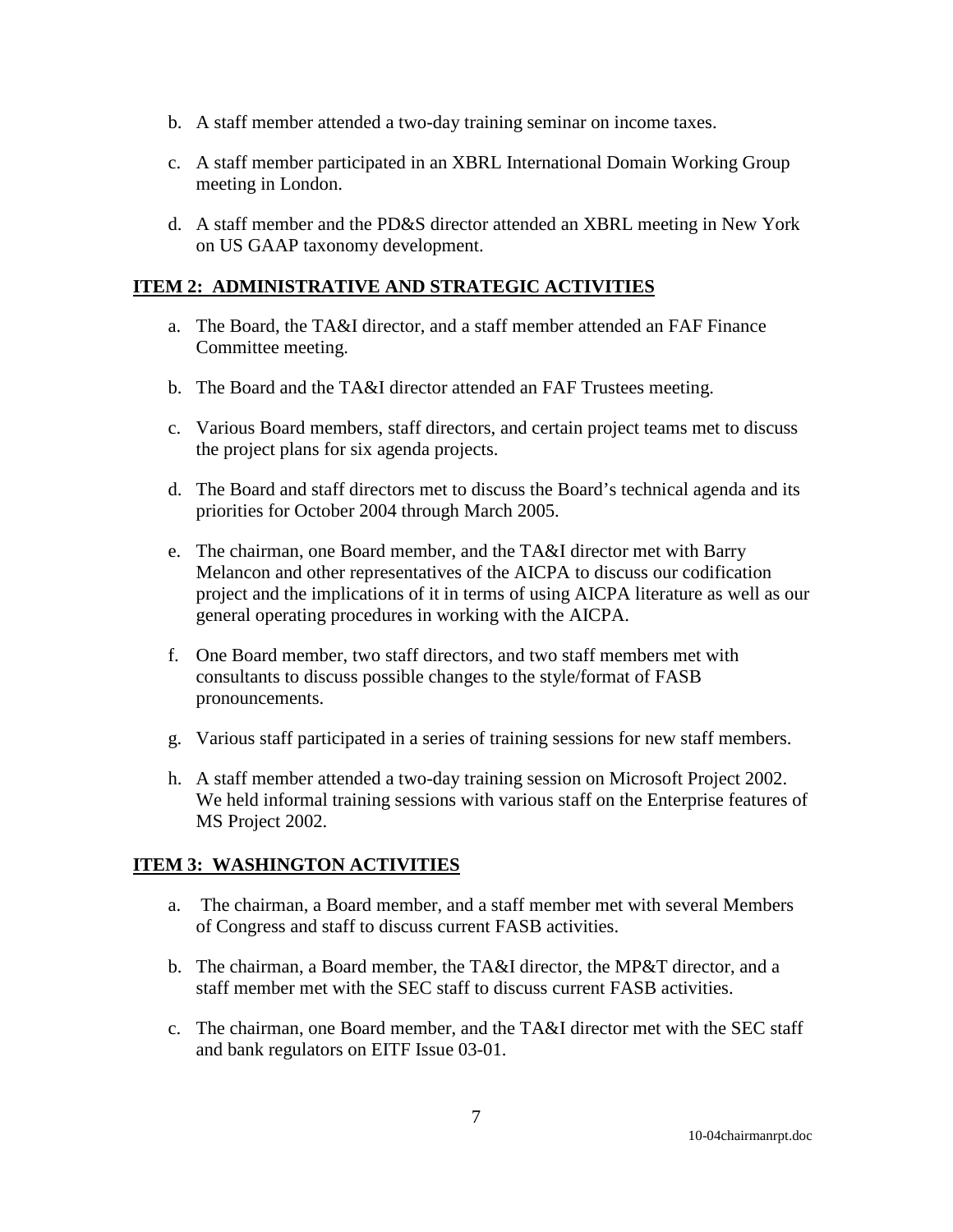- d. A staff member met with representatives of a number of associations, Members of Congress, Congressional Committees, government agencies, and other entities and organizations to discuss current FASB activities and other issues.
- e. The chairman, a Board member, the TA&I director, the MP&T director, and a staff member held their quarterly meeting with the staff of the Banking Regulatory Agencies to discuss current issues.
- f. The TA&I director and the codification consultant met with the SEC staff to review our plans for the project to help the SEC prepare for activities it must perform relative to the codification.

## **ITEM 4: SPEECHES DELIVERED**

Principal platforms addressed by the Board and staff members during the July to October period included:

- - AcPen Network Satellite Broadcast/Business Professionals Network
- - AICPA National Accounting and Auditing Technical Symposium
- - American Accounting Association
- - American Gas Association
- - Ball State University
- - Baruch College
- - Canadian Institute of Chartered Accountants
- - Columbia University
- - Committee on Bank Accounting and Reporting
- - Equipment Leasing Association
- - Financial Executives International
- - Florida Institute of CPAs
- - Georgia State University
- - Grand Contractors Association
- - HDR, Inc
- - Institutional Investor
- - Investment Management Institute
- - KPMG
- - Midwest Financial Reporting Symposium
- - National Economic Research Association
- - National Society of Accountants for Cooperatives
- - New York University
- - NYSE
- - Practicing Law Institute
- - PricewaterhouseCoopers
- - Society of Insurance Financial Management
- - United States Department of Agriculture
- - University of Dayton
- - University of Rochester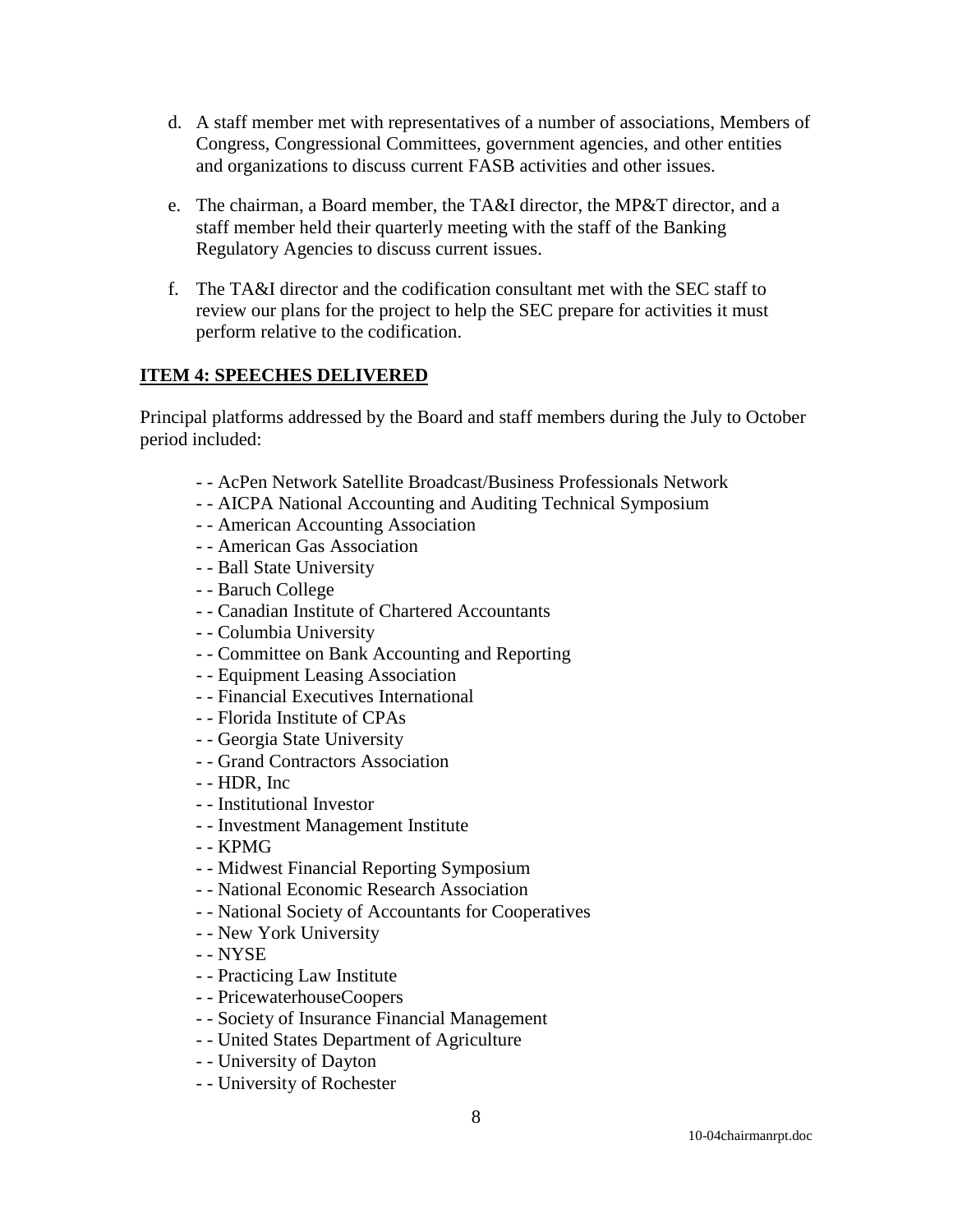- - University of Tennessee
- - University of Texas
- - Virginia Tech

# **ITEM 5: ADDITIONAL PUBLIC RELATIONS ACTIVITIES**

- a. Media inquiries focused on three main areas: stock options expensing, contingent convertible bonds, and fair value measurement.
- b. As anticipated, the majority of the media interest has continued to be in connection with the Board's project on equity-based compensation. Most of the coverage has been focused around the redeliberations of the Exposure Draft, *Share-Based Payment*. Since the open comment period for this project ended on June 31, 2004, the press has shown a great interest in where the Board will go next with this project. Many reporters have also shown great interest in the Board's response and reaction to the Congressional bill on *The Stock Option Reform Act*, which was passed by the House on July 20, 2004, in an attempt to block the FASB's effort to expense for stock options.
- c. The FASB continued its frequent contact with the major press including the *Wall Street Journal, New York Times, Financial Times, Washington Post,* and *CFO Magazine.*
- d. Three staff members received media training through the Public Relations Department and Franchetti Communications. In the half-day program, the staff learned how to more effectively identify and communicate their message to the media.
- e. In conjunction with the Public Relations Department, visits were conducted including (1) a group from PricewaterhouseCoopers Japan, who observed a Board meeting and received a post meeting briefing from the chairman, and (2) a professor of accounting from Ritsumekan Asia Pacific University, Japan, who observed a Board meeting and met individually with two Board members.

# **ITEM 6: GASB LIAISON ACTIVITIES**

- a. FASB meeting minutes were sent to the GASB RTA director and certain GASB staff.
- b. GASB meeting minutes were sent to the FASB chairman and the staff directors.
- c. The GASB RTA director and the FASB PD&S director held monthly meetings and met quarterly with the FASB and GASB chairmen.
- d. The FASB staff distributed the following drafts to the GASB for review: